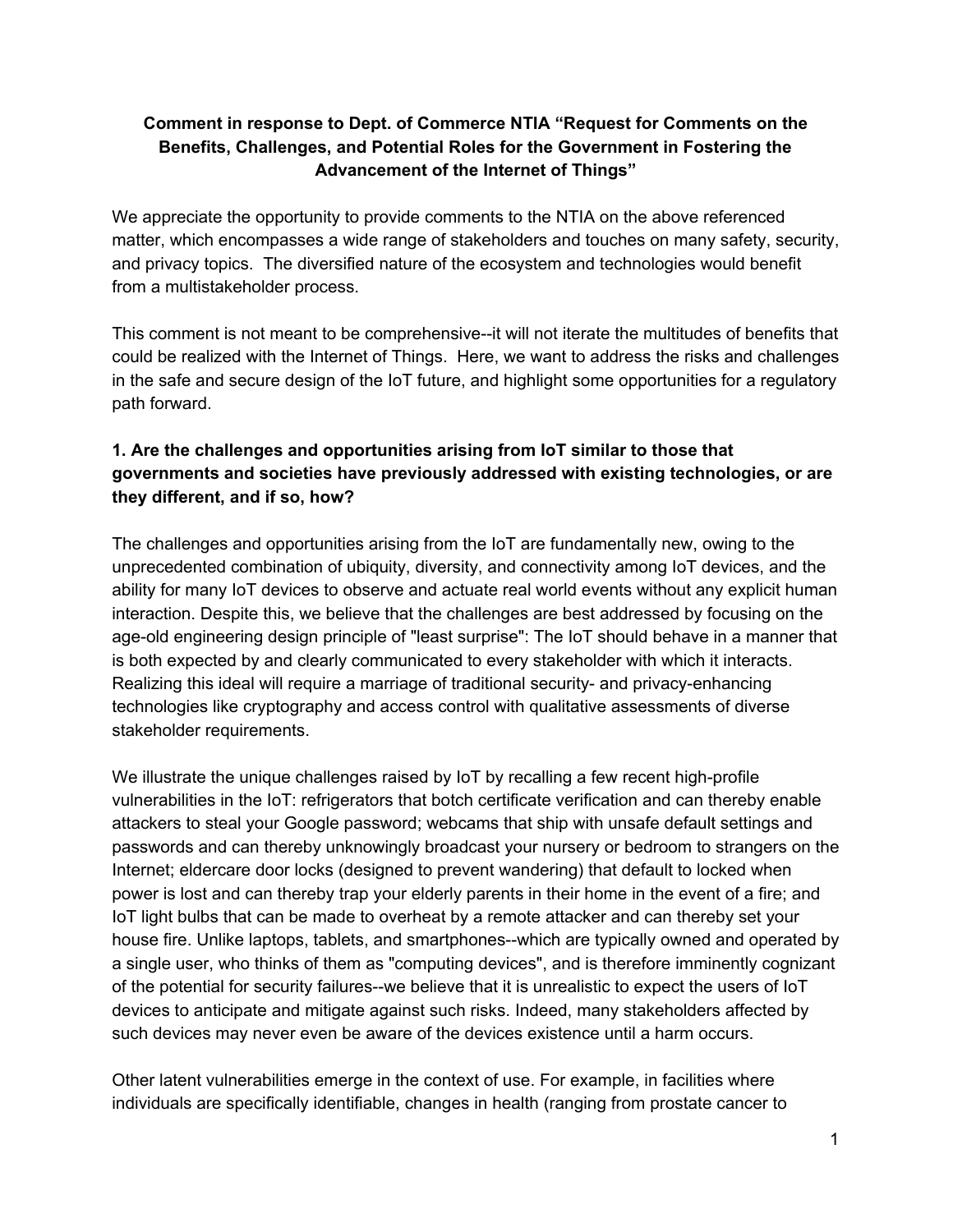pregnancy) can be inferred solely from changes in water usage, leading to unanticipated privacy breaches when smart meters are used. In this example, as above, transparency and privacy policy negotiations are key issues as users may be completely unaware that such detailed data are being collected or what sorts of sensitive inferences this data may entail.

The deceptively simple cases mentioned above illustrate the manner in which technical challenges around threat assessment, preference diffusion, networking, and cryptographic enforcement are all intertwined with fundamental physical safety and foundations of personal privacy. These illustrate how the IoT is dissimilar to other technologies. Thus, while we believe that the principle of least surprise will be paramount to addressing the challenges raised by IoT, we stress that an instantiation of this principle for IoT will necessarily look very different than it has for existing technologies.

# **2. The term ''Internet of Things'' and related concepts have been defined by multiple organizations, including parts of the U.S. Government such as NIST and the FTC, through policy briefs and reference architectures. What definition(s) should we use in examining the IoT landscape and why?**

It is useful to think of IoT technologies as networked technologies which are aware, active, and adaptive.

- *Aware technologies* are capable of sensing their environment; for example, an IoT device may know when a door is opened and closed. Aware technologies do not require explicit user interaction to obtain such data.
- *Active technologies* can respond to events; for example, the above door sensor may be deployed in the home of an older adult experiencing early-stage dementia in order to generate alerts and notify caregivers if the front door is opened late at night (a possible indication that the older adult is wandering from the home). Active technologies do not require specific decisions on the part of user to act.
- *Adaptive technologies* can change with the individual, learning new patterns to generate reminders and alerts and thereby reducing the number of false positives. For example, the above elder may have dinner parties that occasionally extend late into the evening, so the system learns to not generate alerts until after the last visitor has departed for the evening. Adaptive technologies may be a black box, creating situations in which individuals cannot assert specific preferences even if they can articulate them.

All four components--networked, aware, active, and adaptive--are necessary for a definition to be adequate.

# **6. What technological issues may hinder the development of IoT, if any?**

The tendency to seek isolated solutions is inadequate with the IoT. Effective risk mitigation requires a system-wide view of technical issues and points of interoperability, one that encompasses the interactions we illustrated above. In short, a holistic view is needed.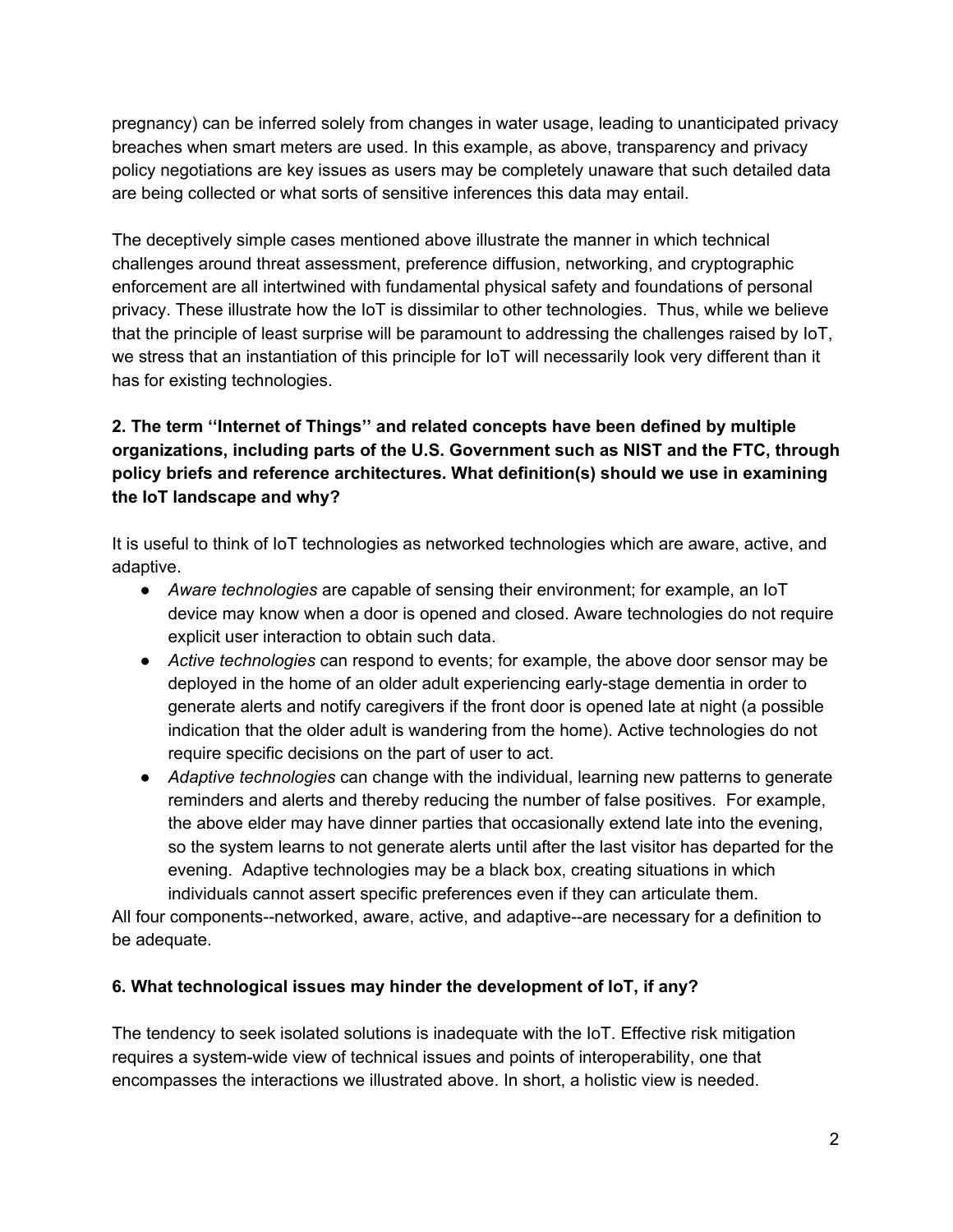

When designing the computing architectures comprising the IoT, taking a system-wide view and identifying the gaps is a foundational challenge. Any effective research agenda must address the interplay between human-computer interaction (HCI), networking and security, data protection and cryptography, and distributed systems. In this, one of the largest gaps is a lack of human-centered research. Government efforts, such as those by DARPA and DHS, have supported great advancements in algorithmic and big data approaches to security, but this has come at the expense of HCI and user studies. An emergent challenge with the IoT is that IoT systems are not merely used, but lived with. This means the platforms come into contact with a diverse collection of stakeholders, which may include vulnerable populations such as children and persons that rely on in-home care technologies. There are concluded initiatives that inform the understanding of these issues in the policy landscape.

Qualitative investigation of stakeholder requirements must inform the threat models that data protection policies and cryptography work to protect against. Without informed threat models, these solutions risk solving the wrong problems. In turn, these functions must be customized to operate with heavily constrained computing resources. Without customized solutions for the devices, data protection solutions may not function within the severe CPU, power, and other constraints typical of IoT devices.

To design for this complex environment and these requirements, a holistic view is necessary in the developing the research that will inform the design of a solution. Without the cryptography, networking, and devices working together, the security and privacy requirements of the stakeholders cannot be enforced. As many risks will emerge only when IoT devices are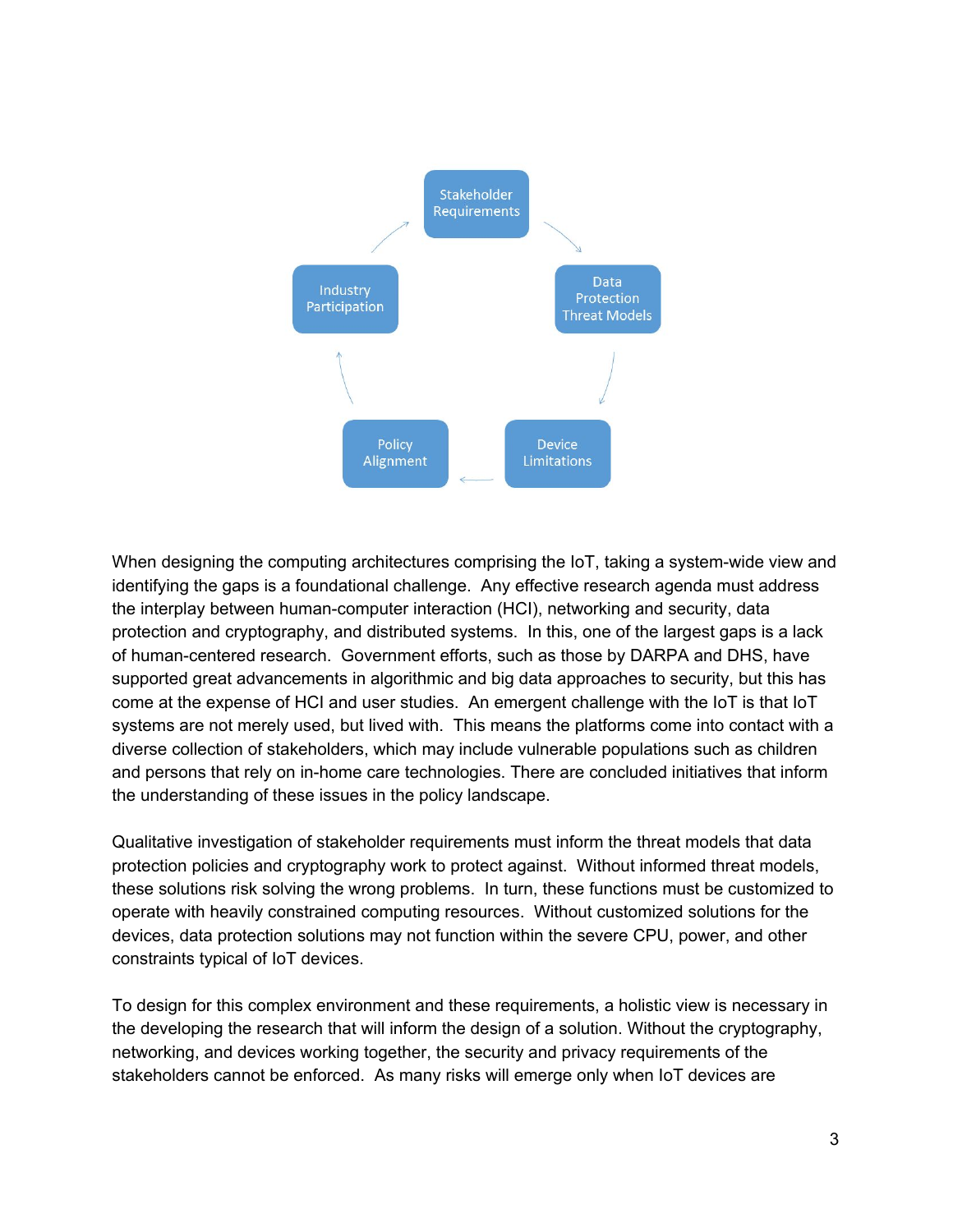deployed in new combinations and use cases, privacy and security protections must be built-in using the aforementioned design principle of least surprise.

## **16. How should the government address or respond to cybersecurity concerns about IoT?**

# **16(a). What are the cybersecurity concerns raised specifically by IoT? How are they different from other cybersecurity concerns?**

Many modern techniques in computer security do not naturally port to many IoT devices, which will have significantly smaller computing capabilities, storage and memory, network connectivity, and user interfaces. This means that many devices will be constructed without the mainstays of modern computer security, and in particular some of the protections against "buffer overflows" and related attacks, which make up the majority of worrisome attack patterns on modern day systems. For example Address Space Layout Randomization (ASLR) will not work in many systems because it requires large address spaces that will not be present. In addition, even within the smaller address space, many devices will not support memory architectures in which memory segments can be marked as non-executing. As well, few modern and emerging cryptographic techniques are computationally efficient enough for computationally-limited IoT devices. For example, it is unlikely that emerging lattice-based cryptographic standards that seek to provide "post-quantum" computing security can be implemented in a light switch.

Entirely new types of threats will emerge in the IoT context. For example, attacks over large numbers of diverse devices may have cumulative effects that individual attacks might not. For example, an attacker who can "brick" an IoT-enabled furnace in the middle of winter might cause inconvenience (and cost, with need to replace the furnace and possibly a stay for the homeowner in a hotel for several nights). An attacker that can brick heating systems for large segments of a community during extreme weather conditions might require a response so large as to impinge the National Guard. Attackers could create conditions where large numbers of people needing to leave their homes at the same time could easily overwhelm local emergency response, support for the disabled, even commercial facilities (such as lodging capacity). Similar concerns have been raised with ability to brick large numbers of smart-grid power meters, traffic managements systems, etc. Indeed, in these latter cases, the risk is amplified by the homogeneity of such systems in a given region, induced by organizational and economic factors (e.g., every house in a neighborhood is likely to have a smart power meter from the same electrical company, installed in the same time frame).

A further concern with IoT devices is that many of them will be sold by retailers and sellers that are not accustomed to the need for constant updating and patching. For example, most retailers might sell a fridge or furnace with a 5 year warranty, but the expectation is that the device will be in use for much longer periods, up to 20 years. If software in old IoT appliances are not patched on a regular basis after the traditional warranty of a device expires, then homes, businesses, and infrastructure will become minefields of embedded insecure devices. Note that we already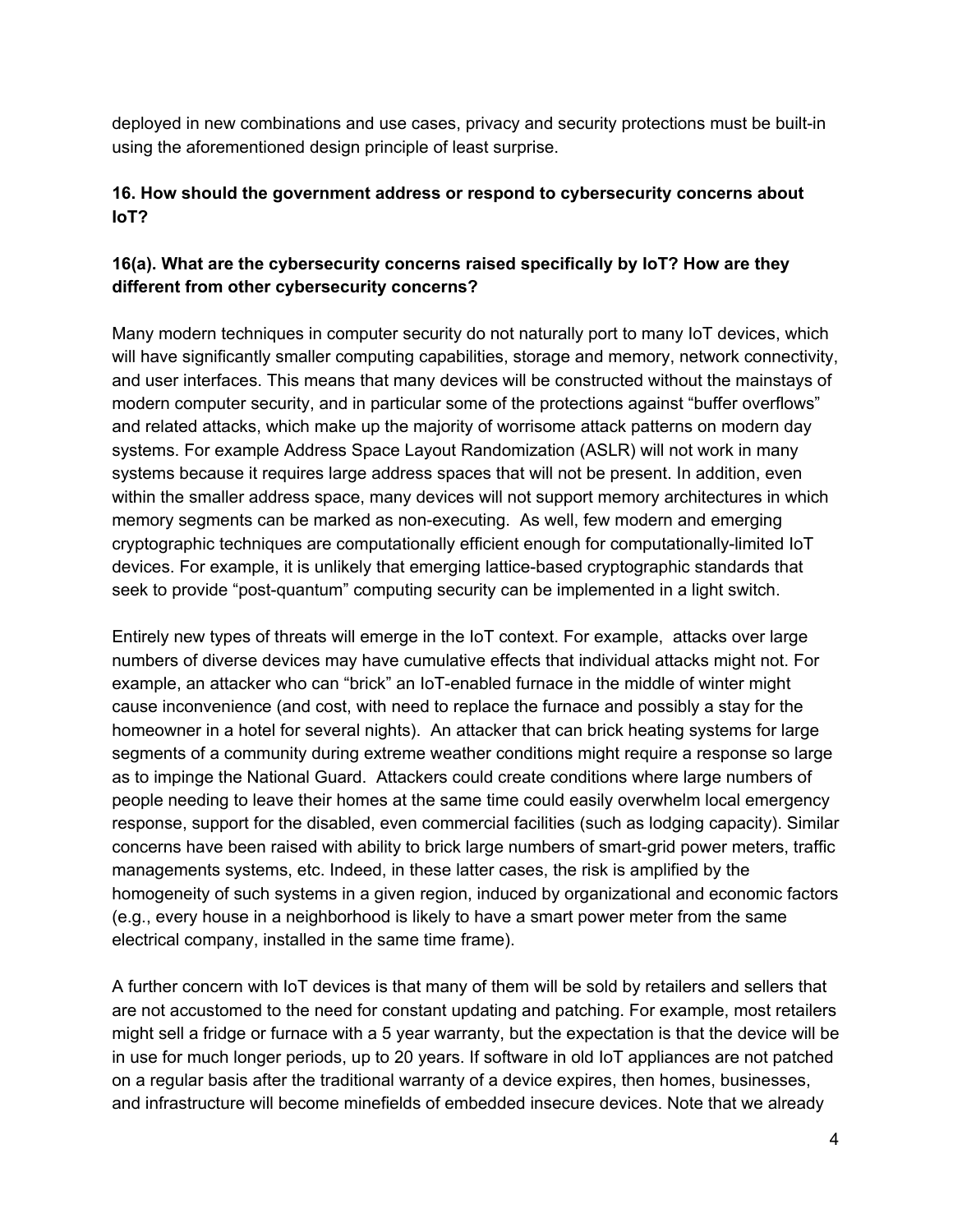seen some similar issues to this problem in other areas of embedded systems, from the United States Navy's need to purchase extended support for Windows XP, to the systematic dependence of ATMs on that same version of Windows, and even the lack of support for individual consumer's modern smartphones by the major providers.

All of the above suggest that new methods and approaches are going to be necessary for securing the IoT landscape. Several of these differences suggest an opening for policy to help direct and coordinate solutions, and consider potential responses to bad outcomes that result from attacks which result in exploitation of the above problems.

## **16(c). What role or actions should the Department of Commerce and, more generally, the federal government take regarding policies, rules, and/or standards with regards to IoT cybersecurity, if any?**

The challenge in realizing this necessary confluence presents three opportunities for the public sector to guide the way forward. The first opportunity is as a convener and supporter of innovation. The multistakeholder process is one such venue to bring elements representing different aspects of the IoT ecosystem into one place.

The second opportunity for the public sector is as a standards setter. Here, the process can begin with minimal safety standards, and move toward addressing best practices in accordance with design principles such as least surprise. There are many existing frameworks to inform such an effort, and in some cases, these minimum standards already exist. The initial motivation for public sector engagement in standards setting is that with the IoT, security problems translate to real-world safety problems. In recent years, regulators such as the Federal Trade Commission (FTC) and the Federal Communications Commission (FCC) have exhibited the ability to address egregious privacy situations that put consumers in risk of real harm. This same regulatory function would enable enforcement of minimum standards, and identify or sanction players who operate in bad faith or push goods of bad quality into the marketplace (such as the recent hoverboard incidents, which elicited safety standards from the U.S. Consumer Product Safety Commission). Manufacturer assertions about quality--including security and privacy--can be enforced through regulation of deceptive or unfair trade practices (Section 5 of the FTC Act), or by various other mechanisms such as the legal requirements to protect confidential customer information (Section 221, 222 of FCC authority).

The third opportunity for the public sector is to address the lemons market in security and privacy. By supporting transparent and comprehensive consumer education, and holding producers accountable for their assertions about quality, consumers can be enabled to make informed decisions, and make security and privacy choices in accordance with their preferences. Consumers should be able to trust manufacturer's assertions with respect to security and privacy. Manufacturers and producers should be confident that there are no cryptographic backdoors in standards intended for IoT use, in no small part due to the very real physical risks.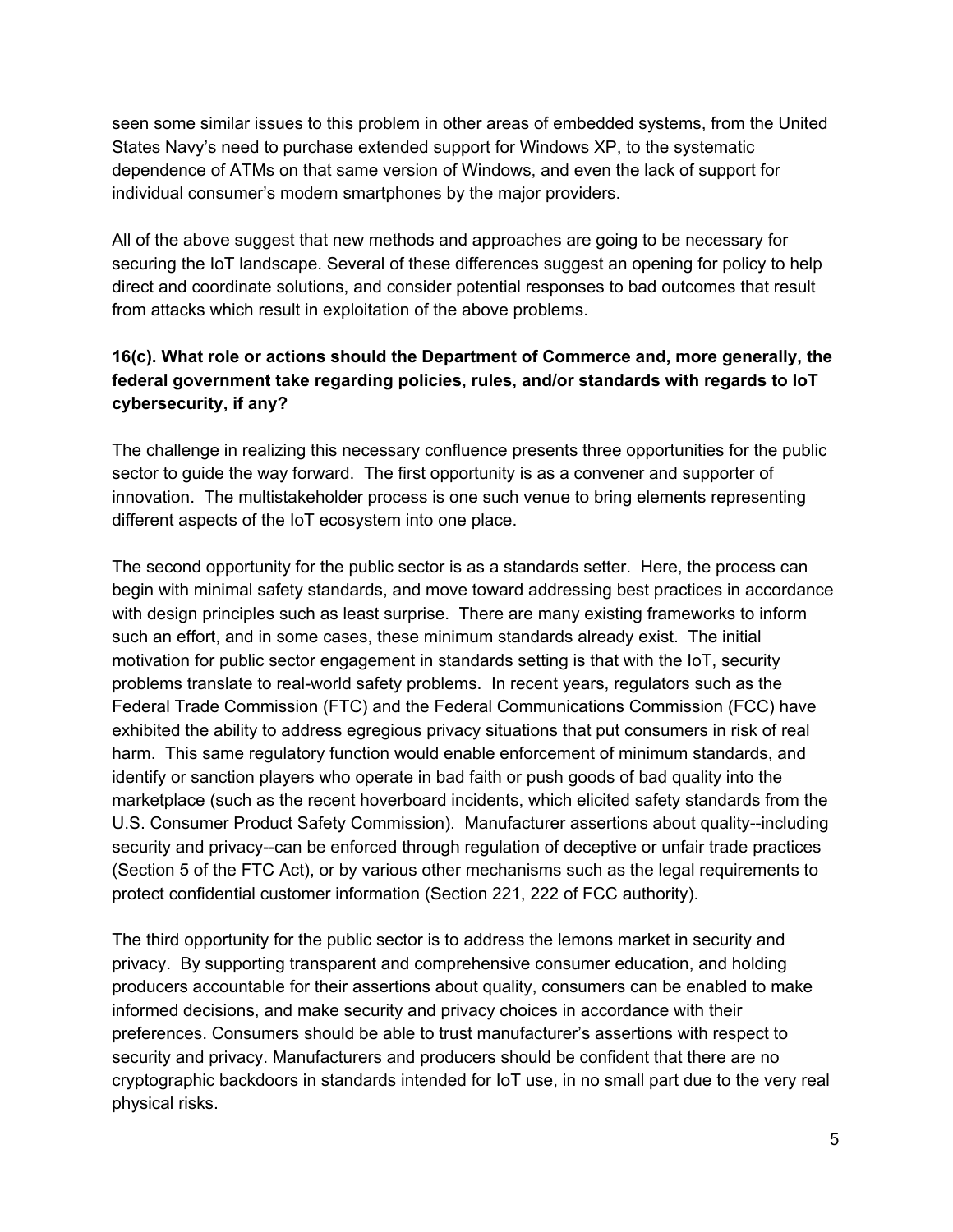#### **25. Are there IoT policy areas that could be appropriate for multistakeholder engagement, similar to the NTIArun processes on privacy and cybersecurity?**

A single large stakeholder organization, even on the order of the Networking and Information Technology Research and Development group, may prove inadequate. Specific communities of interest that have already been targeted by unique threats include those at risk for domestic violence (e.g., the StealthGenie app which was found to violate wiretapping statutes) and geofencing of patients of women's health services (e.g., Copley Advertising which identifies then targets women in Planned Parenthood).

A multistakeholder engagement that recognizes the scope of the problem and the need to include non-traditional stakeholders (e.g., patient advocates, caregivers of the elderly, domestic violence service providers) as well as technologists (from government, academic, and industry domains) can make progress on setting the requirements for privacy and security best practices in the IoT. A shared understanding of best practices in design for security and privacy in IoT is essential.

#### **Summary**

Computer security and privacy for an IoT ecosystem are both fundamentally important and fundamentally challenging. They are important because security and privacy lapses in IoT devices can cause real and significant harms to people and their environments. They are challenging because of the technical properties of IoT devices (the "technical element") and the complex issues that arise when designing technologies for a diverse collection of stakeholders (the "human element"). Given the diversity of challenges, we argue that any significant advance in the state of the art in security and privacy for an IoT ecosystem will require a large, interdisciplinary effort beyond engagement of traditional standards bodies to include a broadly defined set of stakeholders.

In considering effective security and privacy policies for IoT ecosystems, a challenge that we must overcome is that IoT devices have high diversity in terms of their technical capabilities and behaviors, as previously noted, and that IoT stakeholders have high diversity in terms of technical expertise. For example, some IoT devices may interconnect with other IoT devices, others may operate in isolation. Some IoT devices may have numerous sensors, others may have only a few or no sensors. Some IoT devices may directly affect their environment, others may only passively observe. Some IoT devices may receive data from or send data to the cloud, others may not. The interactions among the individuals, the devices, and the context of use create both a foundation for a threat model and the requirements for mitigating those threats.

The use of networked technologies that are aware, active, and adaptive create new security and privacy concerns. Artificial intelligence and continuous monitoring must allow for risk communication when people most need it, and individuals must be empowered to identify when discontinuities impinge safety. Individuals should be able to make explicit demands on the